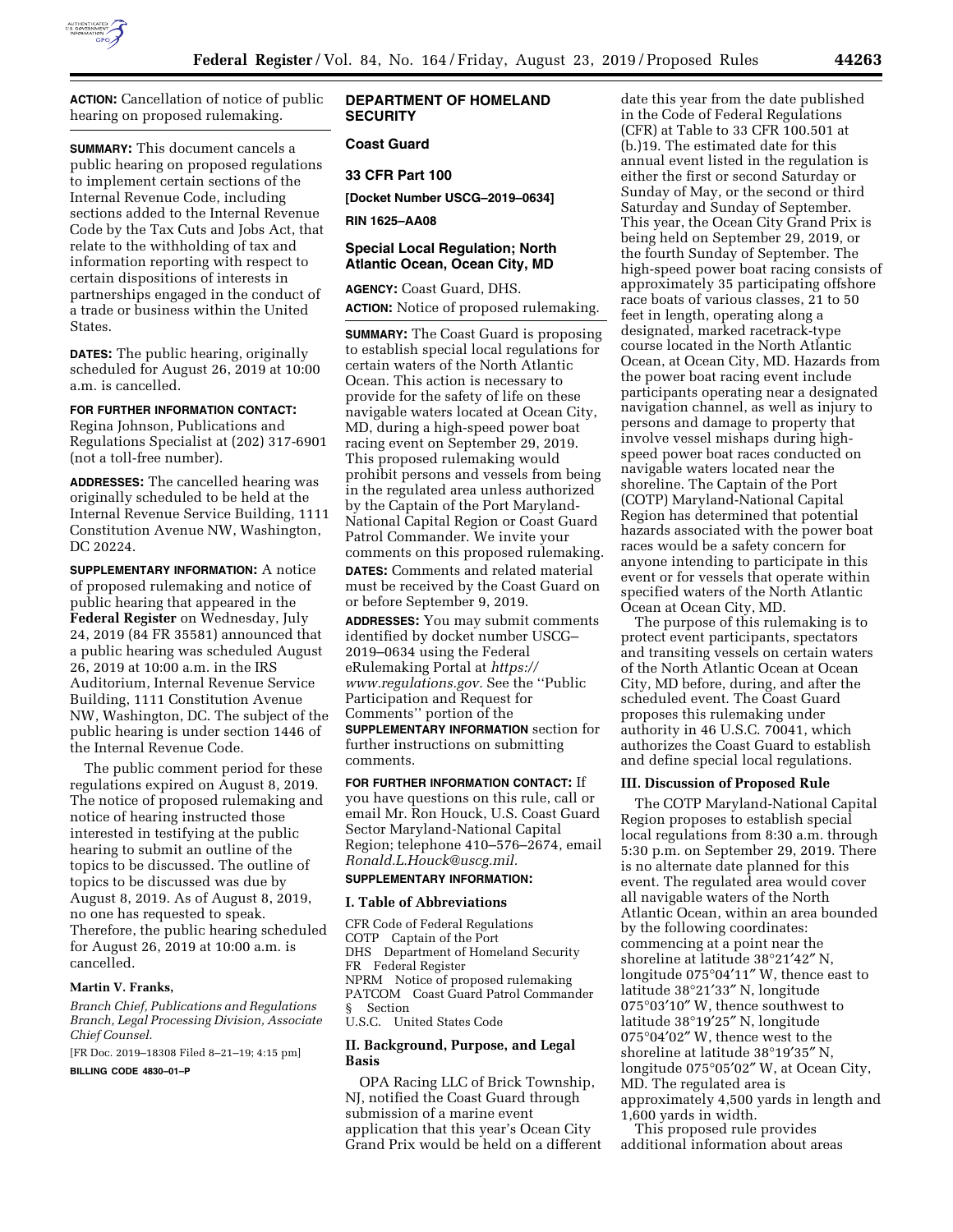within the regulated area and their definitions. These areas include ''Race Area,'' ''Buffer Zone'', and ''Spectator Area."

The proposed duration special local regulations and size of the regulated area are intended to ensure the safety of life on these navigable waters before, during, and after the high-speed power boat racing event, scheduled from 9 a.m. to 5 p.m. on September 29, 2019. The COTP and the Coast Guard Patrol Commander (PATCOM) would have authority to forbid and control the movement of all vessels and persons, including event participants, in the regulated area. When hailed or signaled by an official patrol, a vessel or person in the regulated area would be required to immediately comply with the directions given by the COTP or PATCOM. If a person or vessel fails to follow such directions, the Coast Guard may expel them from the area, issue them a citation for failure to comply, or both.

Except for Ocean City Grand Prix participants and vessels already at berth, a vessel or person would be required to get permission from the COTP or PATCOM before entering the regulated area. Vessel operators can request permission to enter and transit through the regulated area by contacting the PATCOM on VHF–FM channel 16. Vessel traffic would be able to safely transit the regulated area once the PATCOM deems it safe to do so. A person or vessel not registered with the event sponsor as a participant or assigned as official patrols would be considered a spectator. Official Patrols are any vessel assigned or approved by the Commander, Coast Guard Sector Maryland-National Capital Region with a commissioned, warrant, or petty officer on board and displaying a Coast Guard ensign.

If permission is granted by the COTP or PATCOM, a person or vessel would be allowed to enter the regulated area or pass directly through the regulated area as instructed. Vessels would be required to operate at a safe speed that minimizes wake while within the regulated area. Official patrol vessels will direct spectator vessels while within the regulated area. Only participant vessels and official patrol vessels would be allowed to enter the race area.

The regulatory text we are proposing appears at the end of this document.

#### **IV. Regulatory Analyses**

We developed this proposed rule after considering numerous statutes and Executive orders related to rulemaking. Below we summarize our analyses based on a number of these statutes and

Executive orders and we discuss First Amendment rights of protestors.

# *A. Regulatory Planning and Review*

Executive Orders 12866 and 13563 direct agencies to assess the costs and benefits of available regulatory alternatives and, if regulation is necessary, to select regulatory approaches that maximize net benefits. Executive Order 13771 directs agencies to control regulatory costs through a budgeting process. This NPRM has not been designated a ''significant regulatory action,'' under Executive Order 12866. Accordingly, the NPRM has not been reviewed by the Office of Management and Budget (OMB), and pursuant to OMB guidance it is exempt from the requirements of Executive Order 13771.

This regulatory action determination is based on the size, duration and location of the regulated area. Vessel traffic would be able to safely transit around this regulated area, which would impact a small designated area of the North Atlantic Ocean for 9 hours. The Coast Guard would issue a Broadcast Notice to Mariners via VHF–FM marine channel 16 about the status of the regulated area. Moreover, the rule would allow vessels to seek permission to enter the regulated area, and vessel traffic would be able to safely transit the regulated area once the PATCOM deems it safe to do so.

### *B. Impact on Small Entities*

The Regulatory Flexibility Act of 1980, 5 U.S.C. 601–612, as amended, requires Federal agencies to consider the potential impact of regulations on small entities during rulemaking. The term ''small entities'' comprises small businesses, not-for-profit organizations that are independently owned and operated and are not dominant in their fields, and governmental jurisdictions with populations of less than 50,000. The Coast Guard certifies under 5 U.S.C. 605(b) that this proposed rule would not have a significant economic impact on a substantial number of small entities.

While some owners or operators of vessels intending to transit the safety zone may be small entities, for the reasons stated in section (IV. *A*) above, this proposed rule would not have a significant economic impact on any vessel owner or operator.

If you think that your business, organization, or governmental jurisdiction qualifies as a small entity and that this rule would have a significant economic impact on it, please submit a comment (see **ADDRESSES**) explaining why you think it qualifies and how and to what degree this rule would economically affect it.

Under section 213(a) of the Small Business Regulatory Enforcement Fairness Act of 1996 (Pub. L. 104–121), we want to assist small entities in understanding this proposed rule. If the rule would affect your small business, organization, or governmental jurisdiction and you have questions concerning its provisions or options for compliance, please contact the person listed in the **FOR FURTHER INFORMATION CONTACT** section. The Coast Guard will not retaliate against small entities that question or complain about this proposed rule or any policy or action of the Coast Guard.

#### *C. Collection of Information*

This proposed rule would not call for a new collection of information under the Paperwork Reduction Act of 1995 (44 U.S.C. 3501–3520).

### *D. Federalism and Indian Tribal Governments*

A rule has implications for federalism under Executive Order 13132 (Federalism), if it has a substantial direct effect on the States, on the relationship between the national government and the States, or on the distribution of power and responsibilities among the various levels of government. We have analyzed this proposed rule under that Order and have determined that it is consistent with the fundamental federalism principles and preemption requirements described in Executive Order 13132.

Also, this proposed rule does not have tribal implications under Executive Order 13175 (Consultation and Coordination with Indian Tribal Governments) because it would not have a substantial direct effect on one or more Indian tribes, on the relationship between the Federal Government and Indian tribes, or on the distribution of power and responsibilities between the Federal Government and Indian tribes. If you believe this proposed rule has implications for federalism or Indian tribes, please contact the person listed in the **FOR FURTHER INFORMATION CONTACT** section.

#### *E. Unfunded Mandates Reform Act*

The Unfunded Mandates Reform Act of 1995 (2 U.S.C. 1531–1538) requires Federal agencies to assess the effects of their discretionary regulatory actions. In particular, the Act addresses actions that may result in the expenditure by a State, local, or tribal government, in the aggregate, or by the private sector of \$100,000,000 (adjusted for inflation) or more in any one year. Though this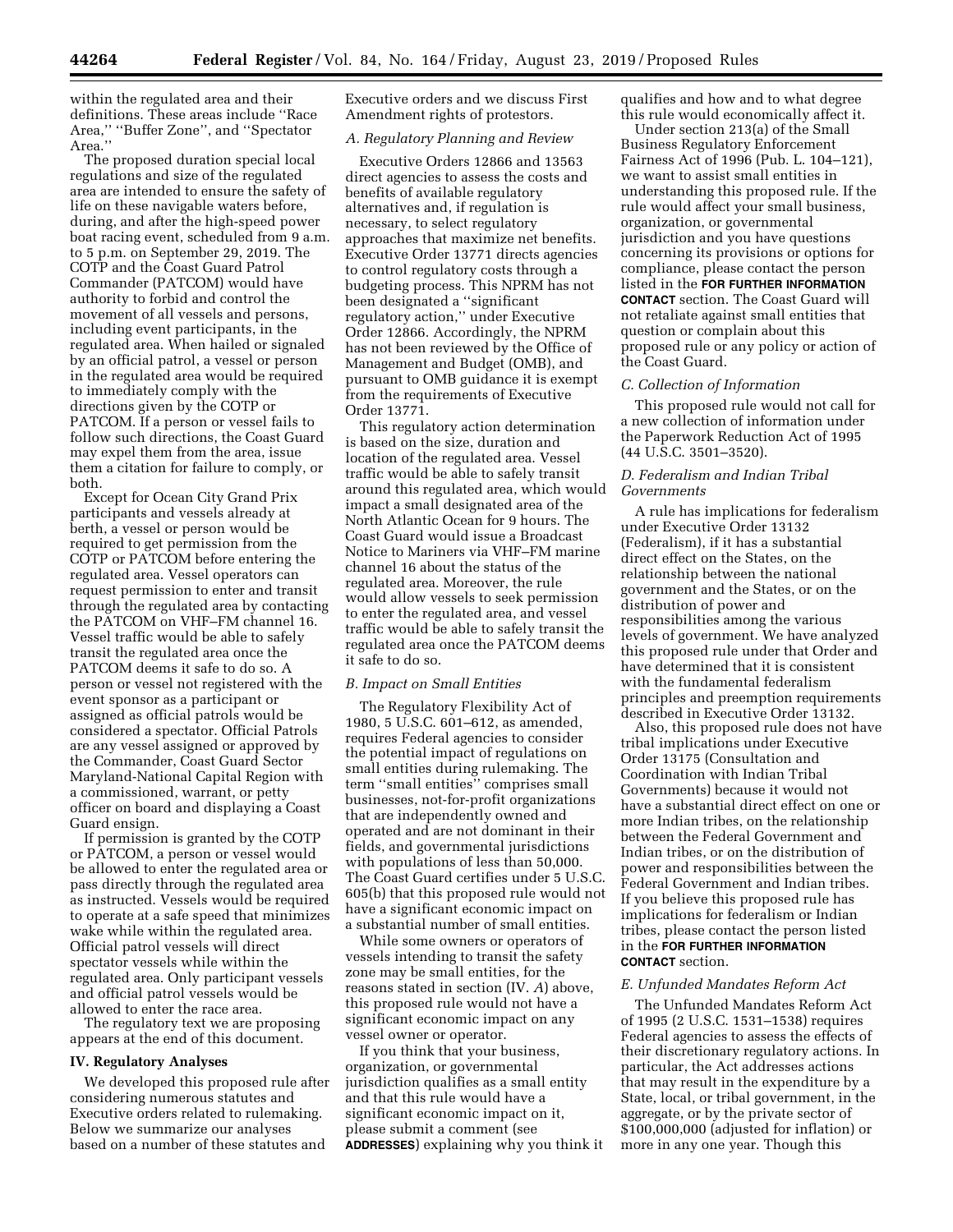proposed rule would not result in such an expenditure, we do discuss the effects of this rule elsewhere in this preamble.

#### *F. Environment*

We have analyzed this proposed rule under Department of Homeland Security Directive 023–01 and Environmental Planning COMDTINST 5090.1 (series), which guide the Coast Guard in complying with the National Environmental Policy Act of 1969 (42 U.S.C. 4321–4370f), and have made a preliminary determination that this action is one of a category of actions that do not individually or cumulatively have a significant effect on the human environment. This proposed rule involves implementation of regulations within 33 CFR part 100 applicable to organized marine events on the navigable waters of the United States that could negatively impact the safety of waterway users and shore side activities in the event area lasting for nine hours. Normally such actions are categorically excluded from further review under paragraph L[61] in Table 3–1 of U.S. Coast Guard Environmental Planning Implementing Procedures 5090.1. A preliminary Record of Environmental Consideration supporting this determination is available in the docket where indicated under **ADDRESSES**. We seek any comments or information that may lead to the discovery of a significant environmental impact from this proposed rule.

### *G. Protest Activities*

The Coast Guard respects the First Amendment rights of protesters. Protesters are asked to contact the person listed in the **FOR FURTHER INFORMATION CONTACT** section to coordinate protest activities so that your message can be received without jeopardizing the safety or security of people, places, or vessels.

### **V. Public Participation and Request for Comments**

We view public participation as essential to effective rulemaking, and will consider all comments and material received during the comment period. Your comment can help shape the outcome of this rulemaking. If you submit a comment, please include the docket number for this rulemaking, indicate the specific section of this document to which each comment applies, and provide a reason for each suggestion or recommendation.

We encourage you to submit comments through the Federal eRulemaking Portal at *[https://](https://www.regulations.gov)*

*[www.regulations.gov.](https://www.regulations.gov)* If your material cannot be submitted using *[https://](https://www.regulations.gov) [www.regulations.gov,](https://www.regulations.gov)* contact the person in the **FOR FURTHER INFORMATION CONTACT** section of this document for alternate instructions.

We accept anonymous comments. All comments received will be posted without change to *[https://](https://www.regulations.gov) [www.regulations.gov](https://www.regulations.gov)* and will include any personal information you have provided. For more about privacy and the docket, visit *[https://](https://www.regulations.gov/privacyNotice) [www.regulations.gov/privacyNotice.](https://www.regulations.gov/privacyNotice)* 

Documents mentioned in this NPRM as being available in the docket, and all public comments, will be in our online docket at *<https://www.regulations.gov>*  and can be viewed by following that website's instructions. Additionally, if you go to the online docket and sign up for email alerts, you will be notified when comments are posted or a final rule is published.

#### **List of Subjects in 33 CFR Part 100**

Marine safety, Navigation (water), Reporting and recordkeeping requirements, Waterways.

For the reasons discussed in the preamble, the Coast Guard proposes to amend 33 CFR part 100 as follows:

# **PART 100—SAFETY OF LIFE ON NAVIGABLE WATERS**

■ 1. The authority citation for part 100 continues to read as follows:

**Authority:** 46 U.S.C. 70041; 33 CFR 1.05– 1.

■ 2. Add § 100.501T05-0634 to read as follows:

### **§ 100.501T05–0634 Special Local Regulation; North Atlantic Ocean, Ocean City, MD.**

(a) *Locations.* All coordinates reference Datum NAD 1983.

(1) *Regulated area.* All navigable waters of the North Atlantic Ocean, within an area bounded by the following coordinates: Commencing at a point near the shoreline at position latitude 38°21′42″ N, longitude 075°04′11″ W; thence east to latitude 38°21′33″ N, longitude 075°03′10″ W; thence southwest to latitude 38°19′25″ N, longitude 075°04′02″ W; thence west to the shoreline at latitude 38°19′35″ N, longitude 075°05′02″ W, at Ocean City, MD. The race area, buffer area, and spectator area are within the regulated area.

(2) *Race area.* The race area is a polygon in shape measuring approximately 3,500 yards in length by 350 yards in width. The area is bounded by a line commencing at position latitude 38°19′46.85″ N, longitude

075°04′43.28″ W, thence east to latitude 38°19′44.23″ N, longitude 075°04′29.89″ W, thence north and parallel to Ocean City, MD shoreline to latitude 38°21′23.24″ N, longitude 075°03′48.87″ W, thence west to latitude 38°21′25.12″ N, longitude 075°04′02.45″ W; thence south to the point of origin.

(3) *Buffer zone.* The buffer zone is a polygon in shape measuring approximately 500 yards in all directions surrounding the entire race area described in paragraph (a) of this section. The area is bounded by a line commencing at a point near the shoreline at position latitude 38°21′42″ N, longitude 075°04′11″ W; thence east to latitude 38°21′35″ N, longitude 075°03′24″ W; thence southwest to latitude 38°19′28″ N, longitude 075°04′17″ W; thence west to the shoreline at latitude 38°19′35″ N, longitude 075°05′02″ W, at Ocean City, MD.

(4) *Spectator area.* The designated spectator area is a polygon in shape measuring approximately 3,500 yards in length by 350 yards in width. The area is bounded by a line commencing at position latitude 38°19′40″ N, longitude 075°04′12″ W, thence east to latitude 38°19′37″ N, longitude 075°03′59″ W, thence northeast to latitude 38°21′17″ N, longitude 075°03′17″ W, thence west to latitude 38°21′20″ N, longitude 075°03′31″ W, thence southwest to point of origin.

(b) *Definitions.* As used in this section:

*Buffer zone* is a neutral area that surrounds the perimeter of the Race Area within the regulated area described by this section. The purpose of a buffer zone is to minimize potential collision conflicts with marine event participants or race boats and spectator vessels or nearby transiting vessels. This area provides separation between a Race Area and a specified Spectator Area or other vessels that are operating in the vicinity of the regulated area established by the special local regulations.

*Captain of the Port (COTP) Maryland-National Capital Region* means the Commander, U.S. Coast Guard Sector Maryland-National Capital Region or any Coast Guard commissioned, warrant or petty officer who has been authorized by the COTP to act on his behalf.

*Coast Guard Patrol Commander (PATCOM)* means a commissioned, warrant, or petty officer of the U.S. Coast Guard who has been designated by the Commander, Coast Guard Sector Maryland-National Capital Region.

*Official patrol* means any vessel assigned or approved by Commander, Coast Guard Sector Maryland-National Capital Region with a commissioned,